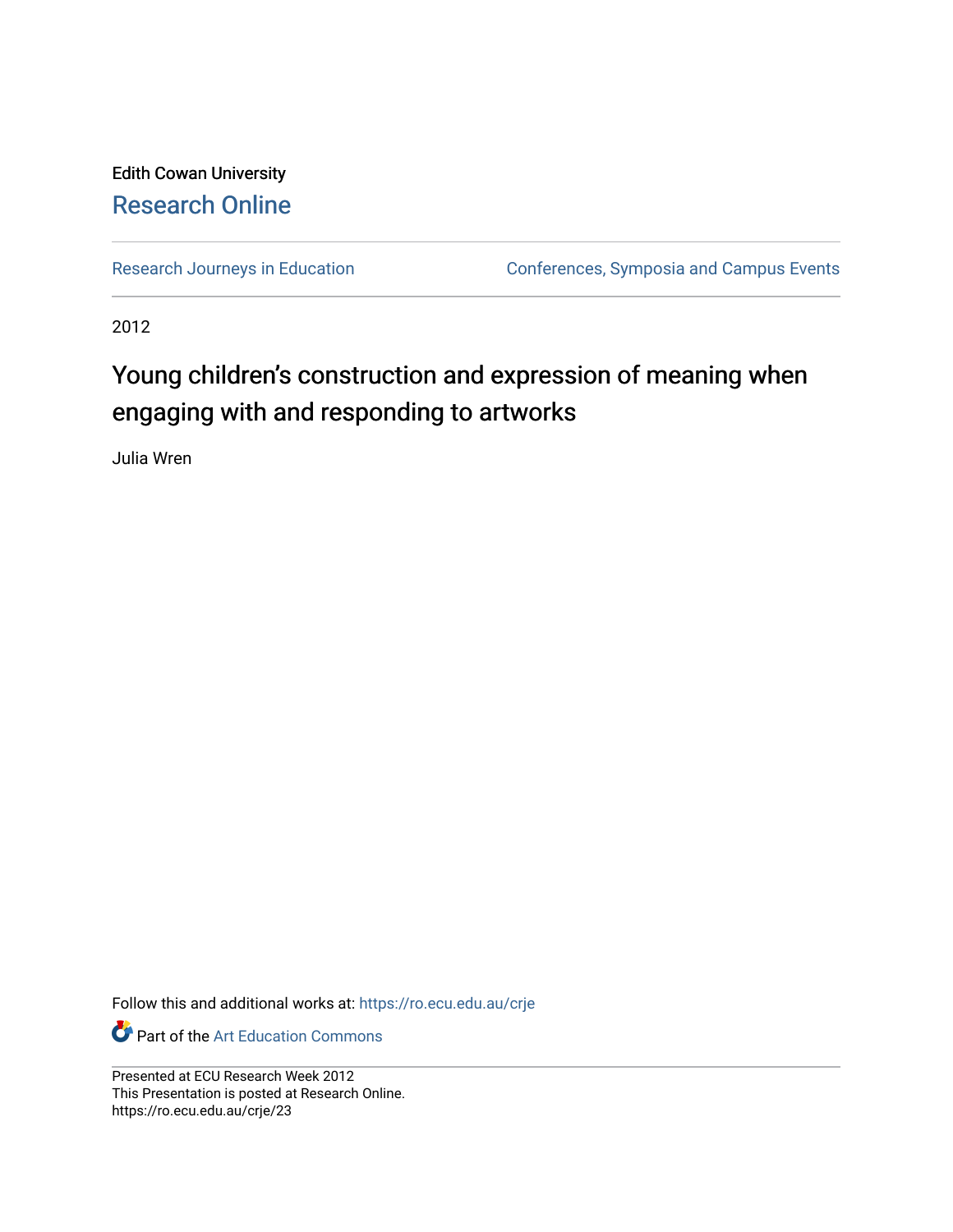

## Young children's construction and expression of meaning when engaging with and responding to artworks

### J Wren

PhD student at Melbourne **University** Supervisors: **Professor Susan Wright,** Dr Marnee Watkins



Pre-primary children responding to art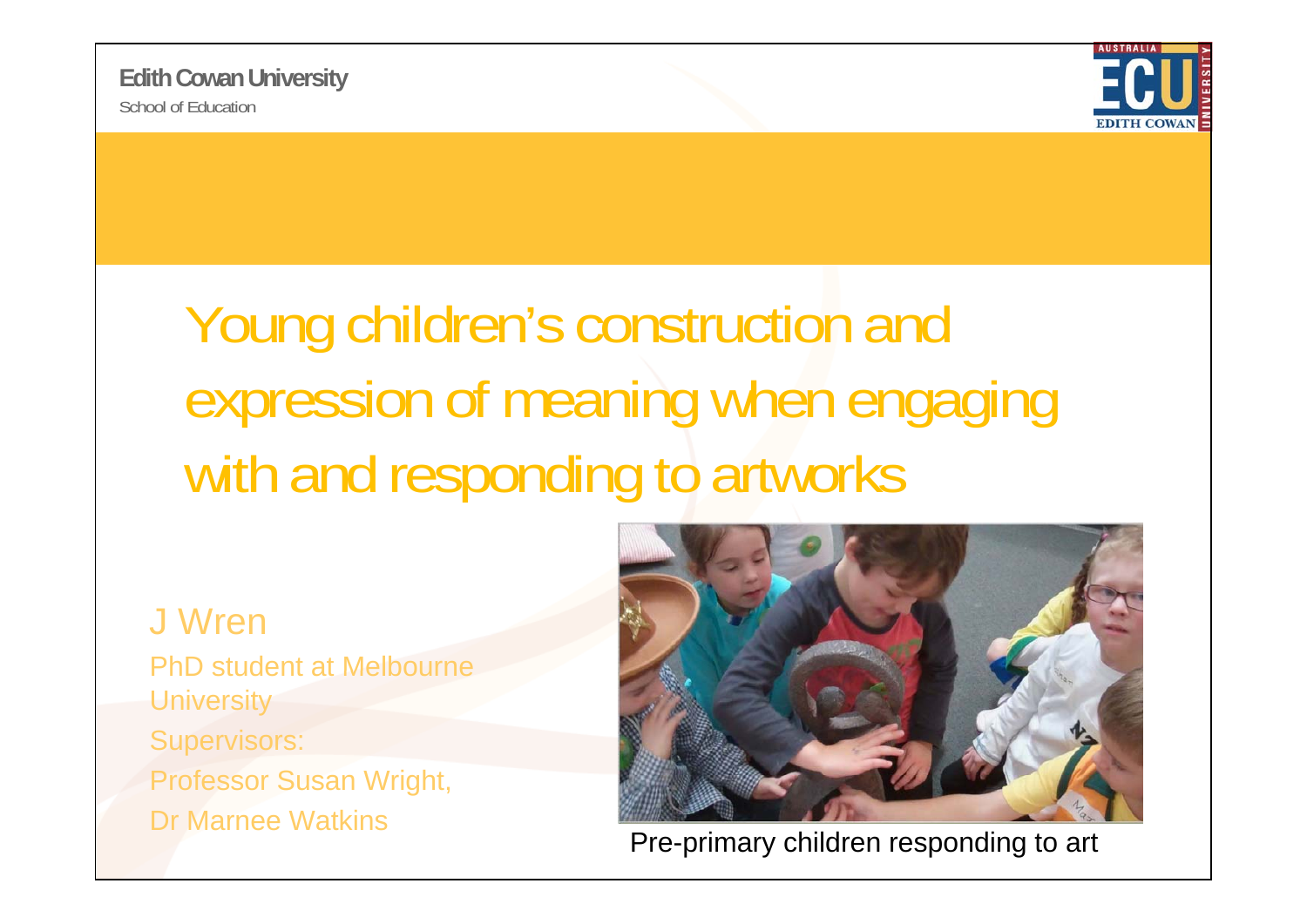

Pre-primary children responding to art (August 2012)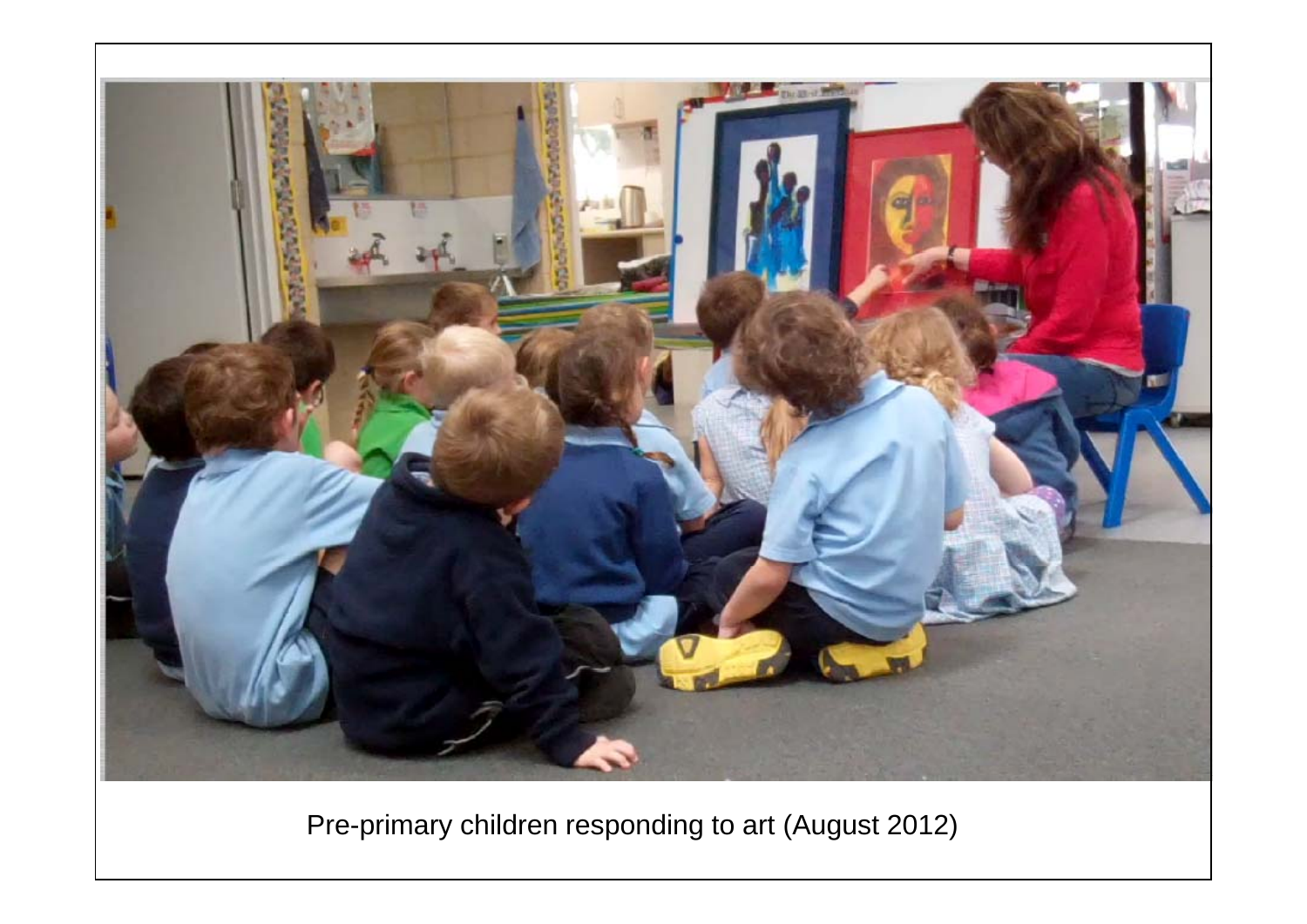

# Significance & background of this study

### **Works of art can:**

Provoke aesthetic experience

Offer unique processes of inquiry

Engage an individuals intellect and emotions to explore, create and develop views about self and the world

### **Works of art are:**

Considered as one of the many languages of young children

Distinguished from other forms of communication by ineffable qualities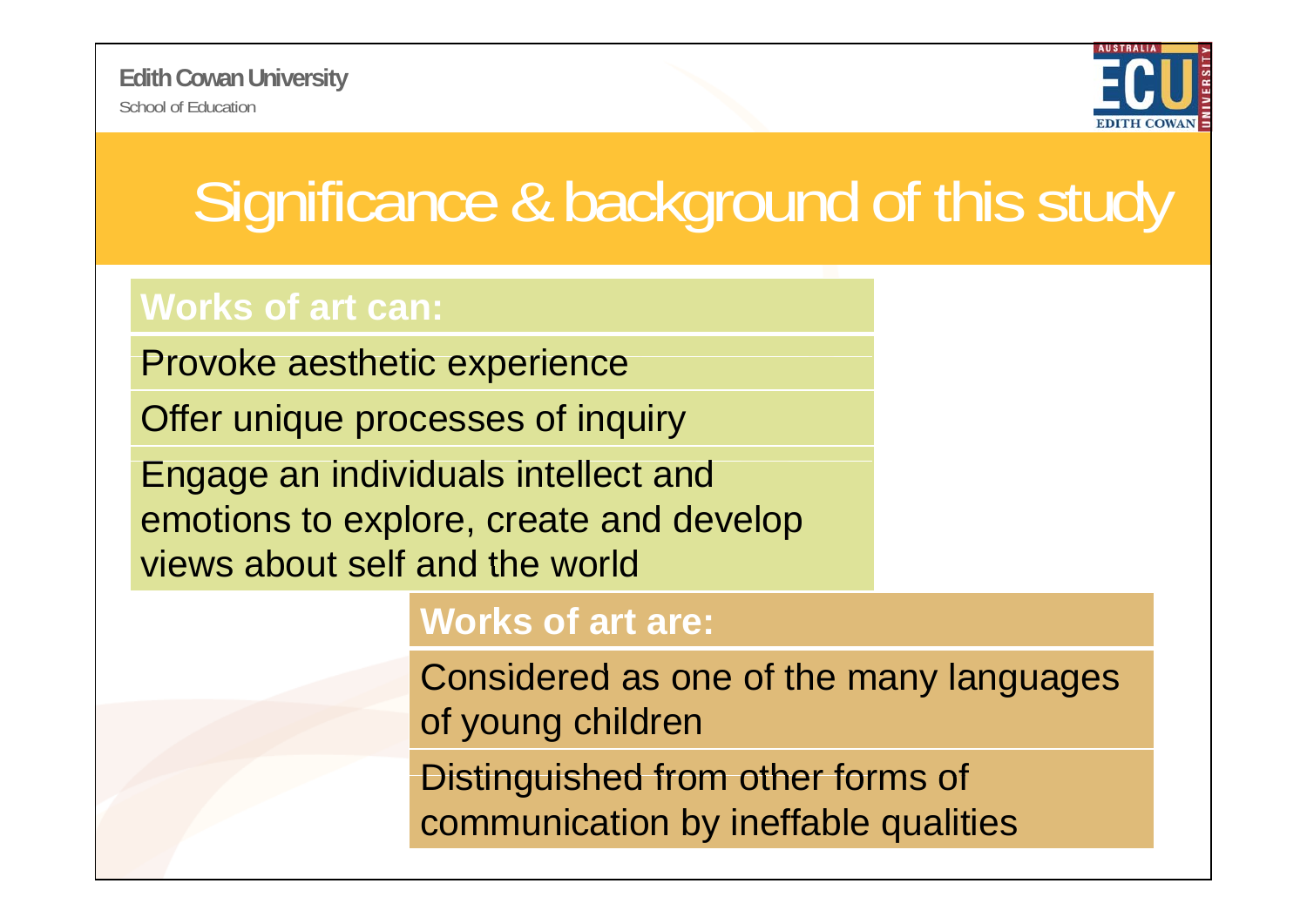School of Education**Edith Cowan University**



## Significance & background of this study

Recognition that responding to art benefits young children's learning; when children responding to artworks, they are developing their mind

Educators require greater understanding of how children make meaning by responding to artworks, so they can structure relevant experiences to promote and support depth of learning

ACARA states that arts responses is one of two interconnected domains. Children need to 'apprehend' and' comprehend' art to express personal and social perspectives.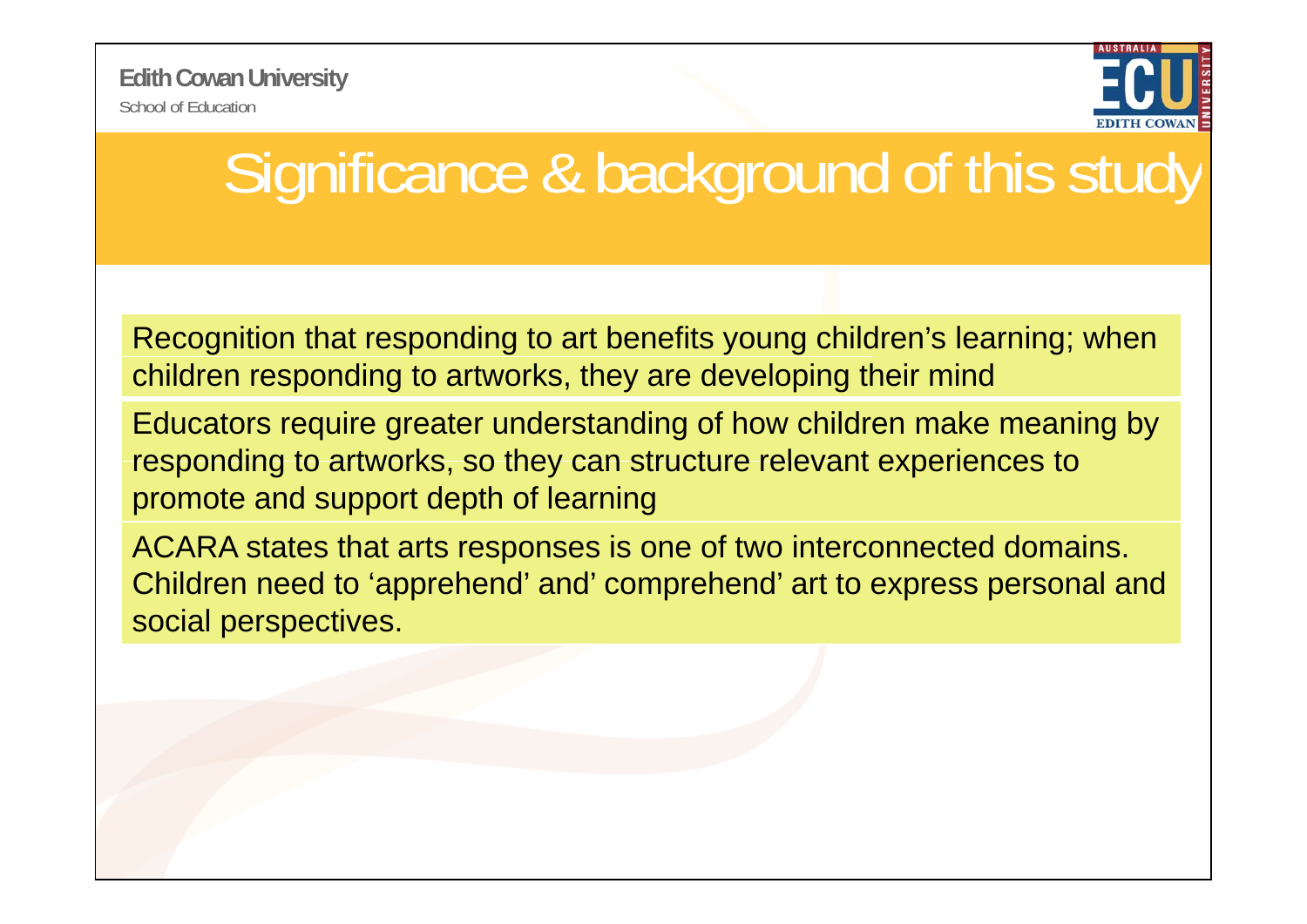

## Aims of study

- This mixed methods study identifies ways in which young children explore, construct and communicate meaning by looking at and responding to visual artworks.
- Through facilitated art response-sessions this research specifically examines children's embodied learning; responses to various artworks; the extent to which music accompaniment elicits different responses; how social/cultural interactions influence group and individual responses; and the impact response-sessions have on art making.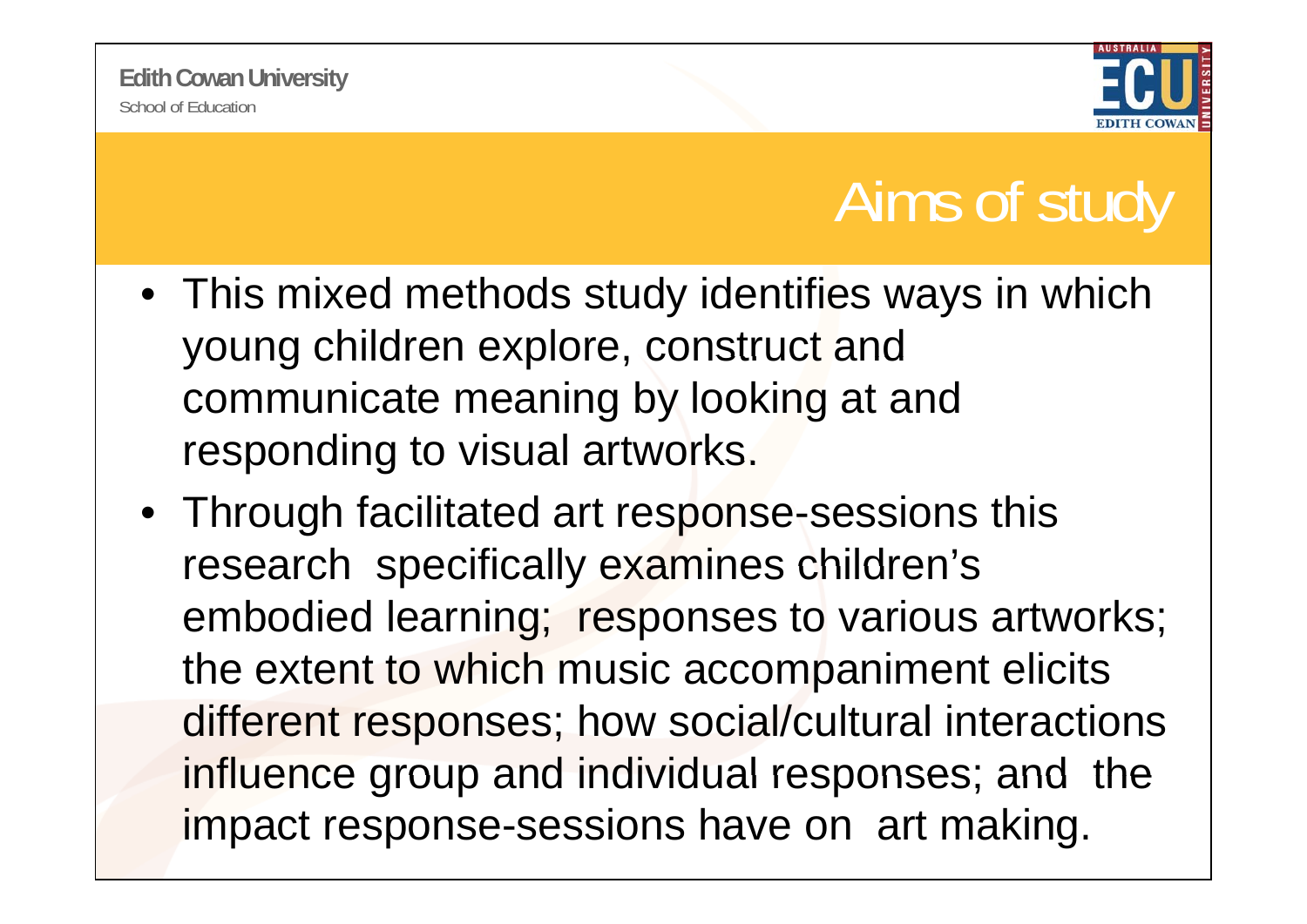

## Theoretical framework

### **Social – cultural constructivist**

-art is in essence a social activity even if it is performed individually

-Teaching and learning as co-created activity -Audience is enabled beyond their individual realities to a collective experience and a more profound comprehension

-ZPD

-Culture contributes to the development of individuals

-- meaning is influenced by the particular contest in which artworks appears (semiotic theory) **Vygotsky** 

### **Embodiment**

– our bodies contribute to our sense of what is real **Imagination** and -Children use a range of modalities (Kress & van Leeuwen; Lakoff & Johnson)

**aesthetics** theory (Dewey)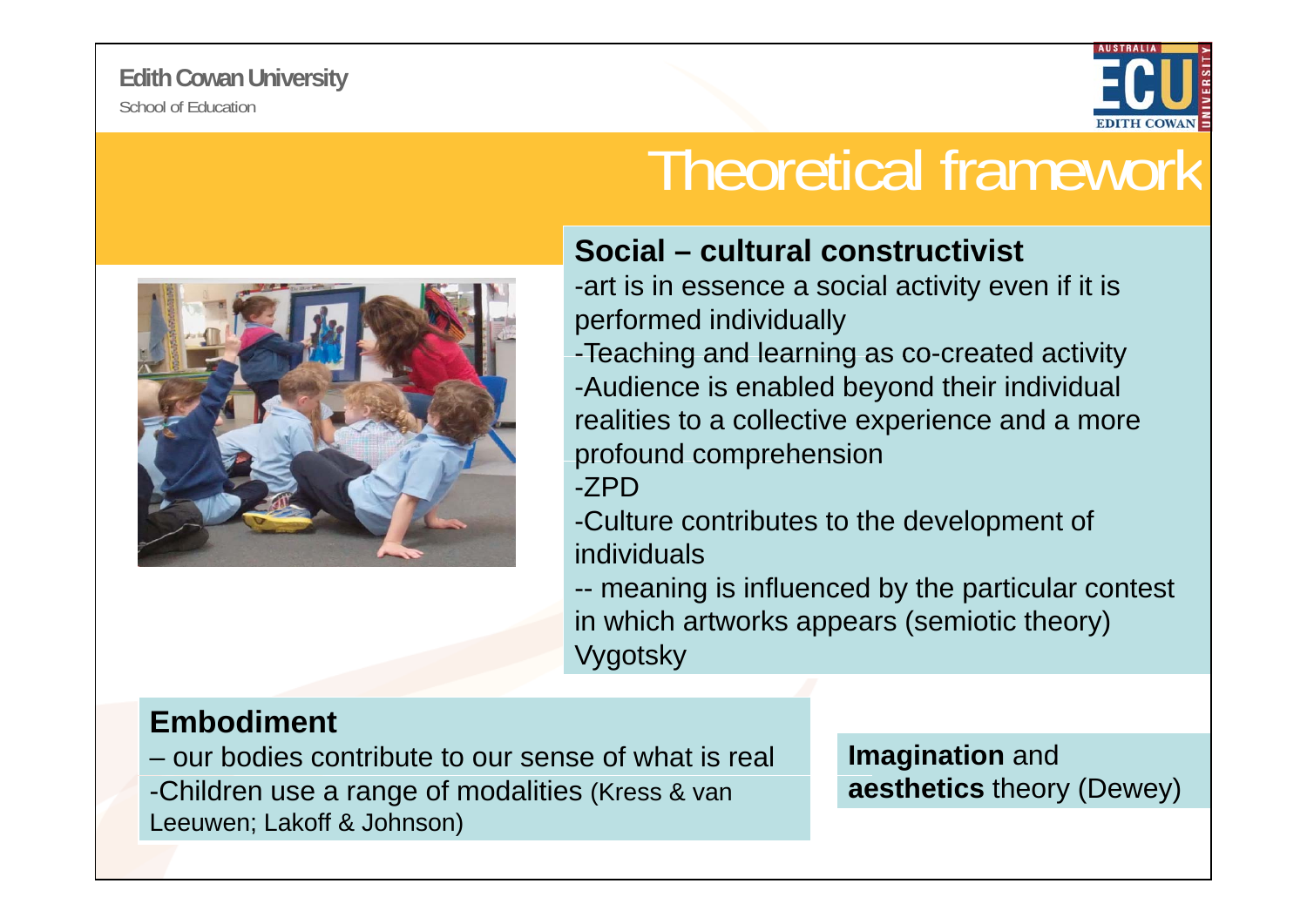



# Proposed research design and methods

### • Participants



•6 x (5 yo) children within their pre-primary class

•Their parents

•Two teachers

School with a strong Arts curriculum and pedagogical focus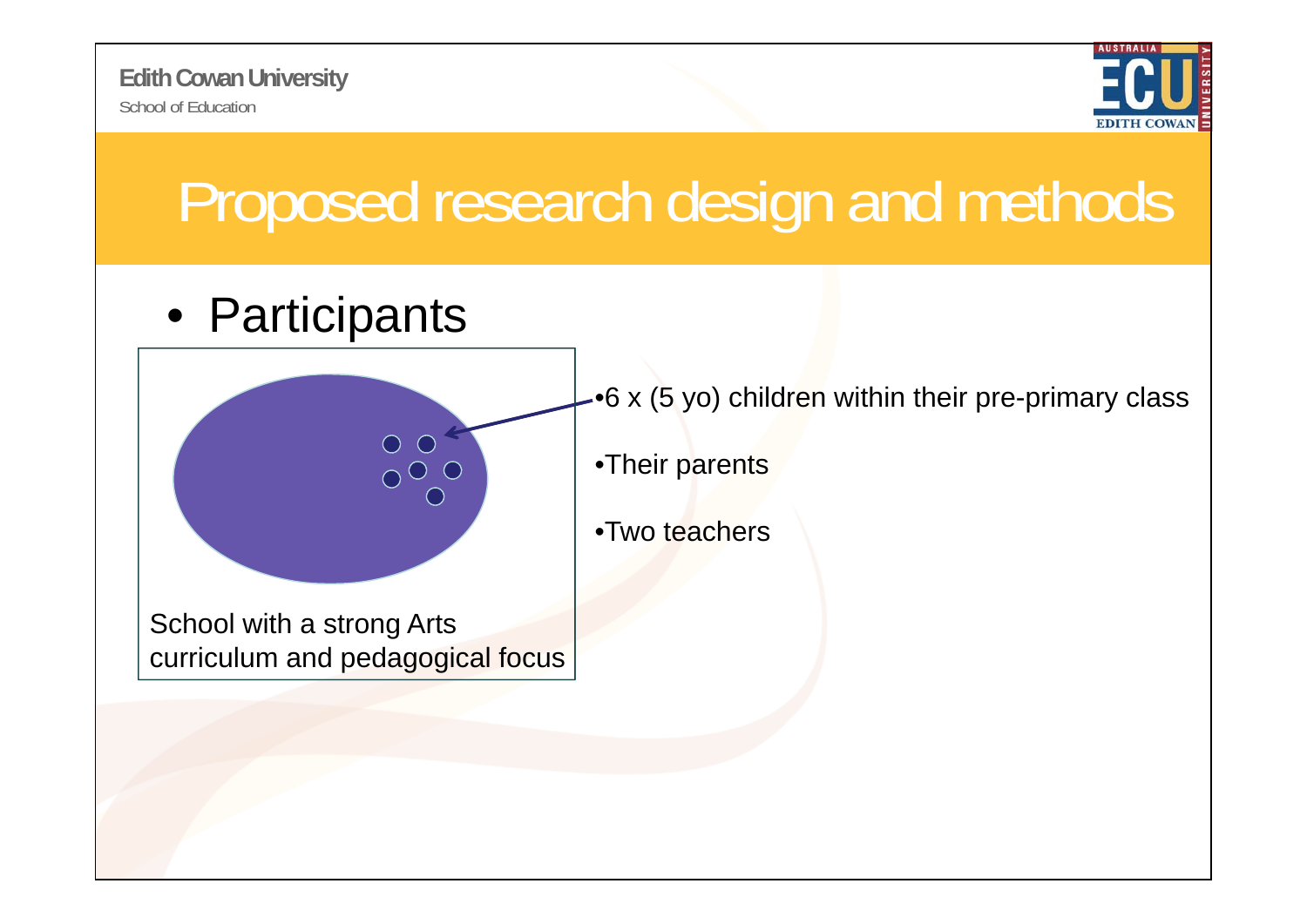| <b>Participants</b>                    | <b>Data</b><br><b>Collection</b>     | <b>Time</b>                             | <b>Analysis</b>                                                                            | <b>Overview of analysis</b>                                                                                                                                                       | <b>Relationship to research Q</b>                                                                                                                                                                                                                                    |
|----------------------------------------|--------------------------------------|-----------------------------------------|--------------------------------------------------------------------------------------------|-----------------------------------------------------------------------------------------------------------------------------------------------------------------------------------|----------------------------------------------------------------------------------------------------------------------------------------------------------------------------------------------------------------------------------------------------------------------|
| 6 children                             | Video taped                          | 5 x approx 20 mins                      | Studio code                                                                                | Coding of individuals over time,<br>frequency                                                                                                                                     | Embodied; formal qualities & content, narratives,<br>imagination, sophisticated over time                                                                                                                                                                            |
| 6 children                             | Observation by teacher               | 3-4 days                                | Anecdotal notes                                                                            | Naturalistic, coding,                                                                                                                                                             | As above + impact on subsequent art making                                                                                                                                                                                                                           |
| 6 children                             | Obs by teacher only                  | 2 weeks (part of<br>regular T activity) | Anecdotal running record,<br>ongoing notes, T briefing notes                               | Coding patterns, comparisons,<br>themes, clustering                                                                                                                               | As above + play, conversations                                                                                                                                                                                                                                       |
| Educational doscs                      | Class journal, T records             |                                         | Sticky note memos                                                                          | Content analysis                                                                                                                                                                  | Subseq. Art making/play/choice of books                                                                                                                                                                                                                              |
| Photographs of<br>children's art works | As they occur                        |                                         | Sticky note memos                                                                          | Content analysis                                                                                                                                                                  | Transfer of content, form used, narratives, iconography<br>etc                                                                                                                                                                                                       |
| <b>Teachers</b>                        | Semi-structured<br>interviews        | Approx 30 mins                          | Transcript verification by T.<br>Audio recorded                                            | Coding (generalise natural units of<br>meaning, classify, categorise and<br>order units of meaning, structuring<br>narratives to describe                                         | Children's leanring preferences, visual, embodied,<br>narrative characteristics of indiv; PP context, interactions<br>between C/C C/A, PP env. Learning prefs.<br>Impact on pedagogy                                                                                 |
| Teachers                               | Semi-structured<br>interviews x 5    | Approx 15 mins<br>each                  | Transcript verification by T.<br>Audio recorded                                            | Coding (generalise natural units of<br>meaning, classify, categorise and<br>order units of meaning, structuring<br>narratives to describe                                         | Ongoing impact of R-S on children; art making; play;<br>ripple effects on T                                                                                                                                                                                          |
| Parents                                | Standard measure                     | 1 hour                                  |                                                                                            | quantitative                                                                                                                                                                      | What conditions affect how children make meaning in<br>response to original adult artworks?-family-home social<br>context -interactions between adult/child, child/child-<br>home physical envi/attitudes/values of parents<br>individual child personal preferences |
| Parents                                | Questionnaires                       | 30 minutes                              |                                                                                            | Coding by researcher/coding by<br>participants                                                                                                                                    |                                                                                                                                                                                                                                                                      |
| Parents                                | Semi-structured<br>interviews x 2    | 30 minutes each                         | Transcribing - verification by<br>participants                                             | Code (generalise natural units of<br>meaning, classify, categorise and order<br>units of meaning, structuring narratives<br>to describe interview, interpreting<br>interview data |                                                                                                                                                                                                                                                                      |
| Parents                                | <b>Emailed observations</b>          | As they occur                           |                                                                                            | code                                                                                                                                                                              | Subsequent impact on art making, conversations, interests                                                                                                                                                                                                            |
| Researcher                             | Declare myself in the<br>research    | Regularly                               | Document my role as a co-<br>learner. Journals, field notes,<br>Researcher Self interviews |                                                                                                                                                                                   | how has it affected my own pedagogy - what have I learnt<br>that has impacted on my understanding of how children<br>learn                                                                                                                                           |
| Variety of artworks                    |                                      |                                         | Consider cultural b/ground of<br>artwork (provide rationale)                               | Tool<br>artwork<br>participants                                                                                                                                                   | Does regular exposure to original adult artworks develop a<br>young child's capacity to make meaning?<br>How artwork is chosen                                                                                                                                       |
| Music provocations                     | After some arts-response<br>sessions | 5-10 mins                               |                                                                                            |                                                                                                                                                                                   |                                                                                                                                                                                                                                                                      |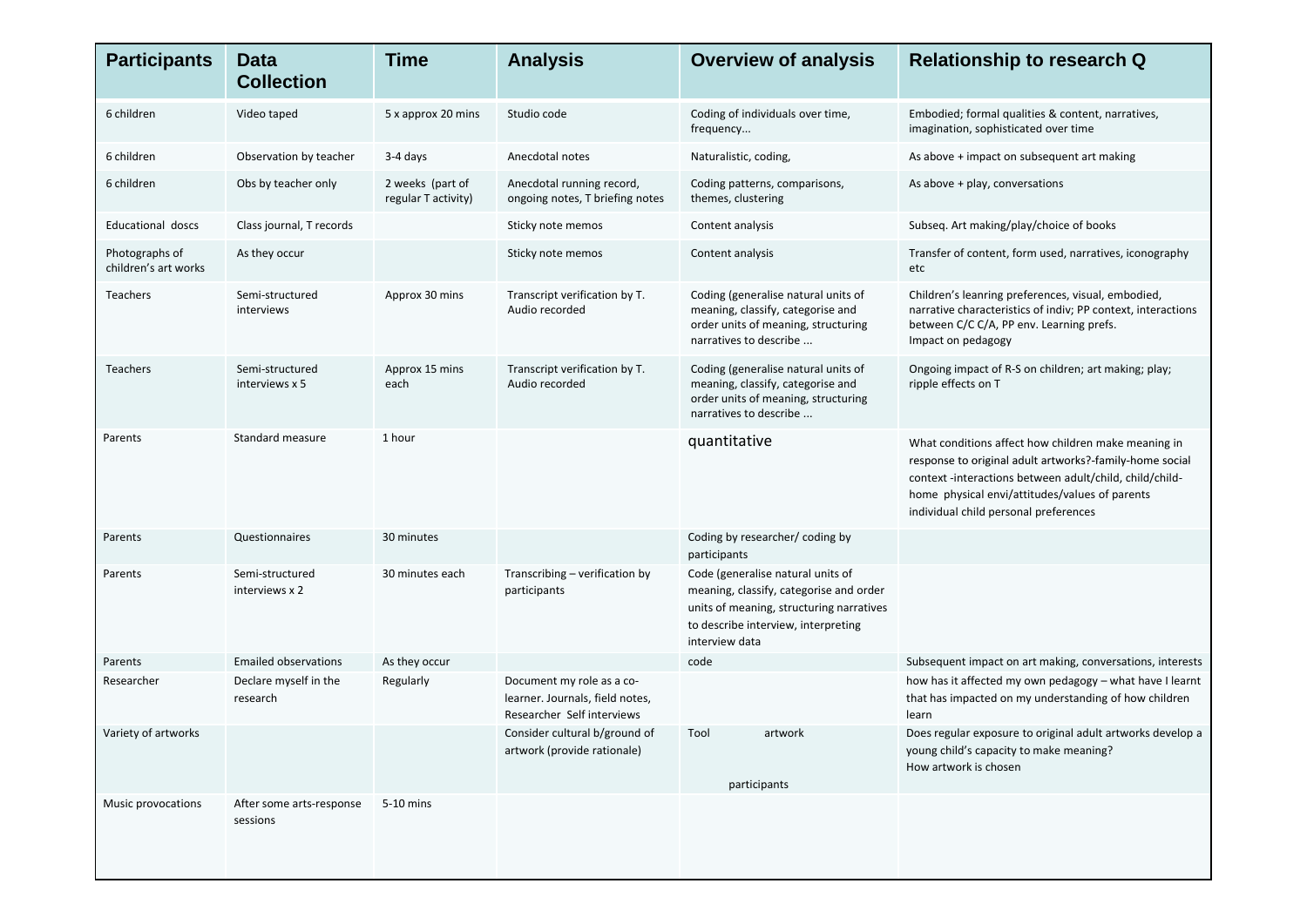

## Method

- Arts response-sessions (fortnightly for about 20 mins) with artworks brought into the classroom; VTS response framework used in combination with Artful Thinking (Project Zero, Harvard) <sup>+</sup> music provocations
- Artworks stay for 3-4 days for children to continue to engage with
- Teachers; parents; researcher; artworks